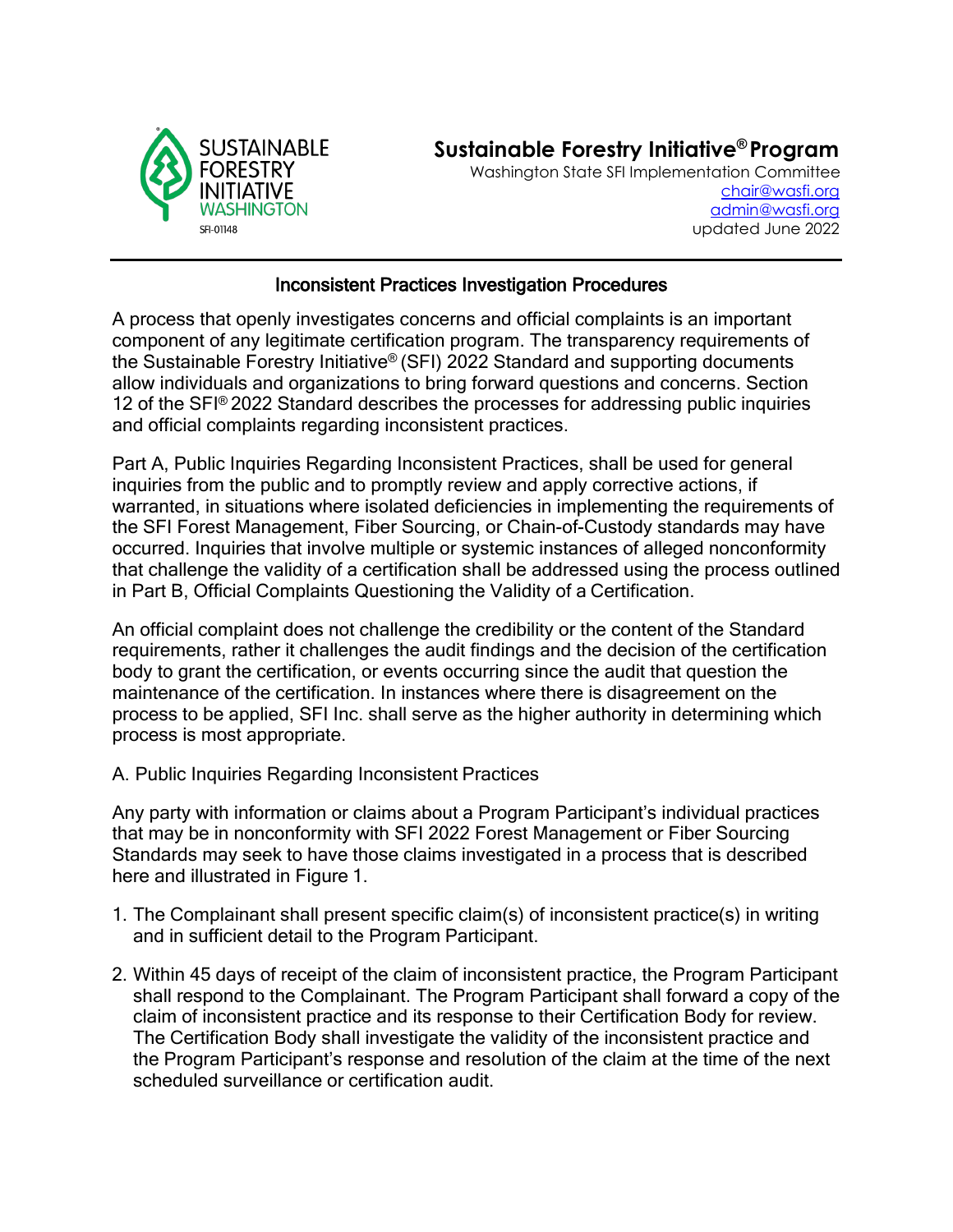- 3. If the Complainant is satisfied with the Program Participant's response then the issue is resolved.
- 4. A Complainant who believes that the issue has not been satisfactorily resolved may provide its original documentation and the response from the Program Participant to the Washington State Implementation Committee (SIC), which will appoint an Inconsistent Practices Committee (IPC) to conduct an investigation.
- 5. The IPC shall investigate and respond to the claim of inconsistent practice within 45 days of receipt of documentation. The IPC shall provide copies of its findings and any recommended actions to both the Complainant and Program Participant. The Program Participant shall forward the results of the investigation to its Certification Body.

In the event litigation is involved between the external party and Program Participant, the investigation shall be suspended pending resolution of the litigation. It shall be restarted following resolution of the litigation if SFI nonconformity issues remain.

6. Inconsistent Practices Investigation Guidelines

When the Claimant is unsatisfied with the Participant's response and sends the documentation to the SIC, the IPC shall provide an objective review to determine whether the Program Participant's response was complete and reasonable. The IPC shall conduct an investigation under the following guidelines.

- a. IPC members shall declare whether there is an actual or perceived conflict of interest. In the event that a committee member must be recused, an alternate member will be appointed.
- b. The IPC shall investigate the Program Participant's response by seeking answers to the following questions:
	- 1) Did the Program Participant respond to the Complainant within 45 days?
	- 2) Did the Program Participant forward a copy of the claim and response to their Certification Body?
	- 3) Did the Program Participant engage appropriate agencies when needed?
	- 4) Did the Program Participant provide appropriate documentation? The IPC may need to request supporting documentation from the Program Participant.
	- 5) Did the Program Participant sufficiently address the Complainant's claim?
- c. At the conclusion of the investigation, the SIC Chair will provide the IPC findings and recommendations to the Complainant and Program Participant.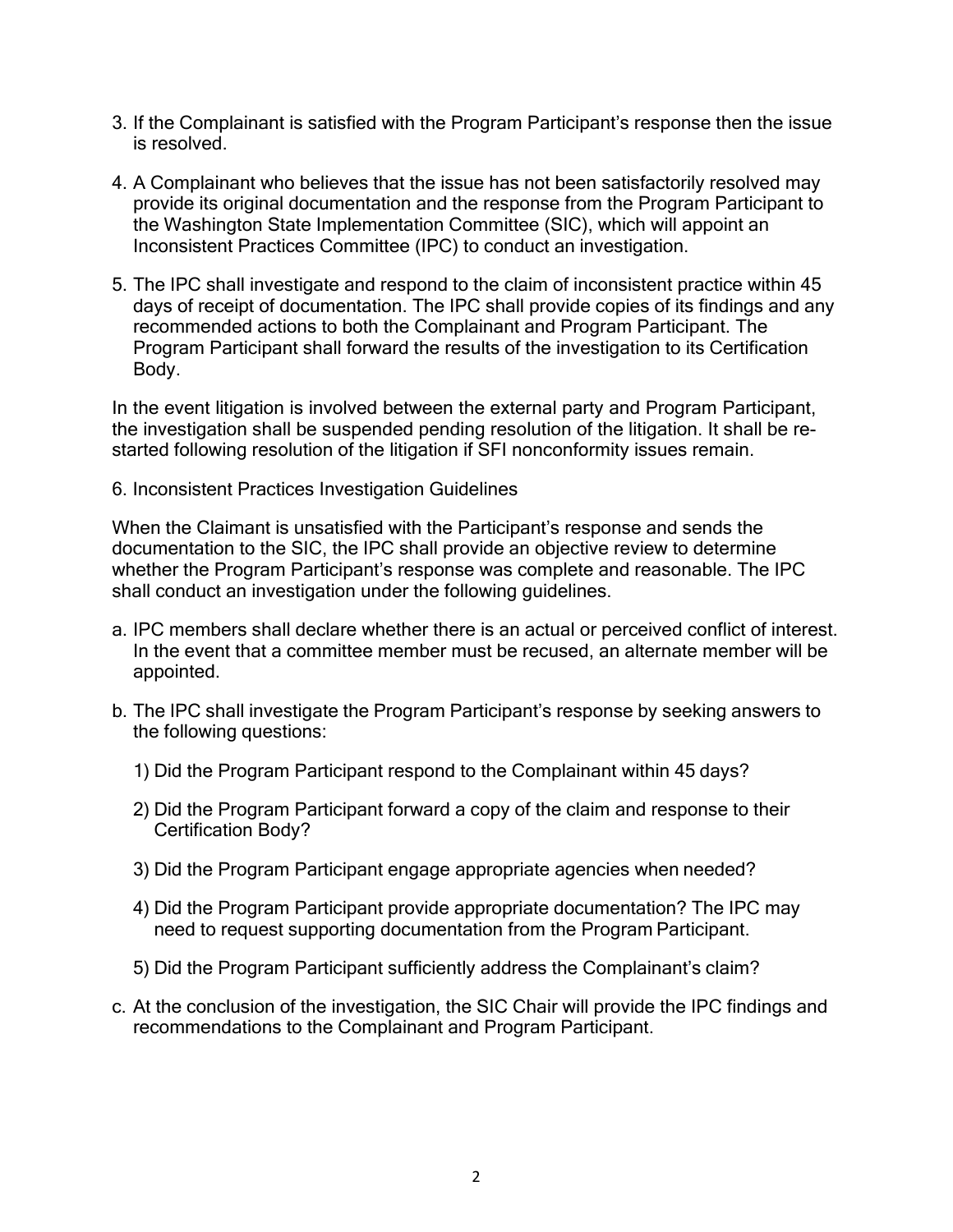

Figure 1. Process for Addressing Public Inquiries Regarding Inconsistent Practices. See text for detailed descriptions of the process.